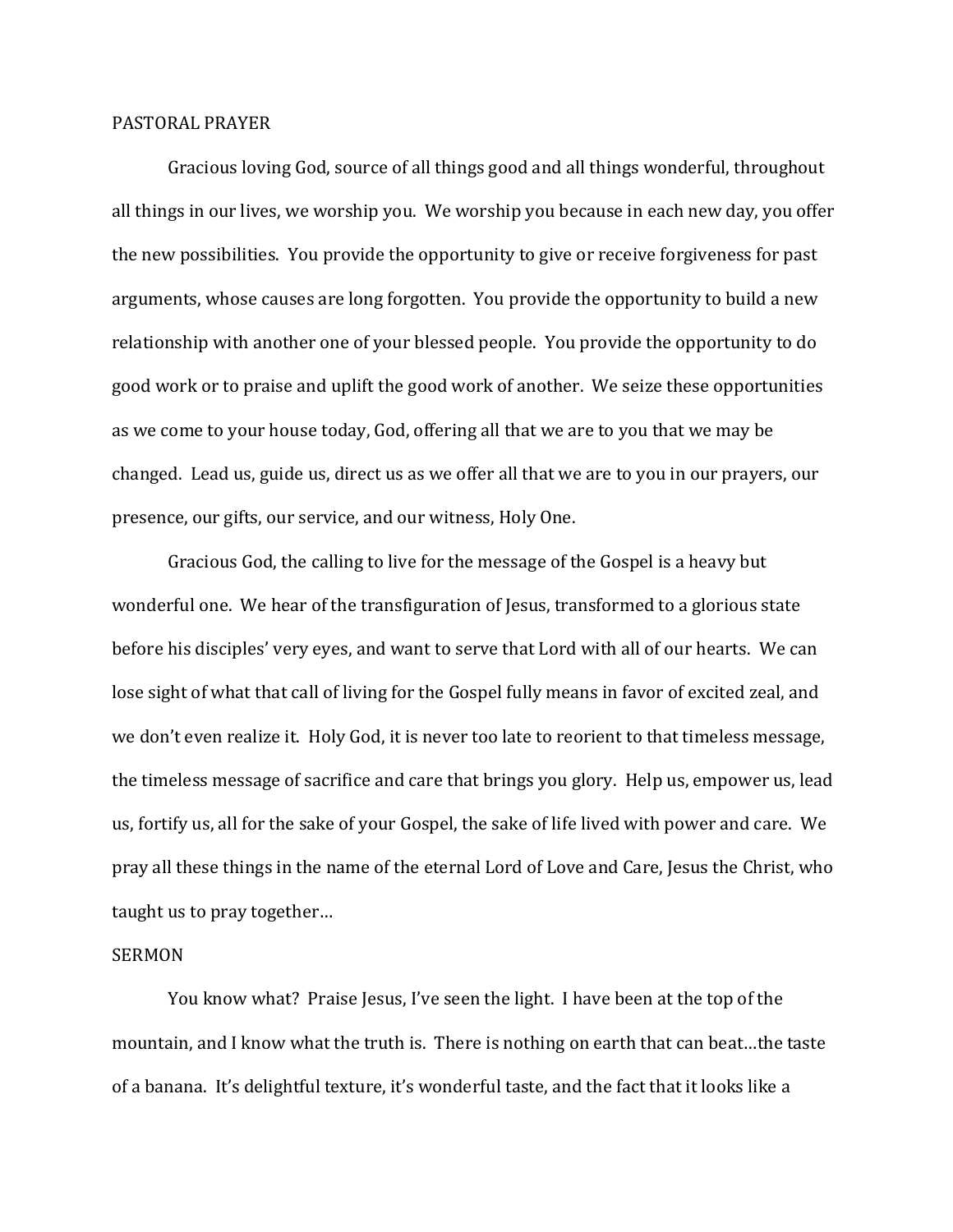phone are truly gifts from God. This is the fruit the Lord has made; let us rejoice and be glad in it. You're all in agreement with me, or you're in deep trouble. Anyone disagree? You're in deep trouble because this is the truth, the whole truth, and nothing but the truth.

We have those experiences that lead us to believe we have it all figured out. This week, we have two different stories: the story of the Transfiguration from Mark and a message from letter of 1 Corinthians to that ancient Church of Corinth. On the one hand, we have Jesus transformed before the very eyes of his disciples. But how we deliver the message of that mountaintop experience matters. We have Paul talking about his evangelism, how he spreads the Gospel; he does it "for the sake of the Gospel." These may seem like two separate stories. They are, but they share a common thread. Indeed, proclaiming in 1 Corinthians, Paul speaks about the Gospel as free for everyone. It doesn't make us powerful; it instead brings us into the service of others when the rest of the world wants to make it all about me. His message is just as relevant to us today as it was back then. The Gospel is the ultimate way to live, and we preach, we give, we live, we do it all for the sake of the Gospel. How do we live for the sake of the Gospel? One cannot simply go out into the world and conquer it for the Gospel of Jesus Christ; that is folly and destined for failure. One needs to know how to share the Gospel and how to share it well, and the key factor is not pride or zeal, but humility. It is, in other words, not in what we say but what we do and how we do it. These stories share a strong message, one that we have partaken in already and must keep sharing: our God is a God of relation. God knows us. God cares for us. God reveals God's self to us each and every day when we have the eyes to see and the ears to hear. As a result, we have to live "for the sake of the Gospel;" in other words, we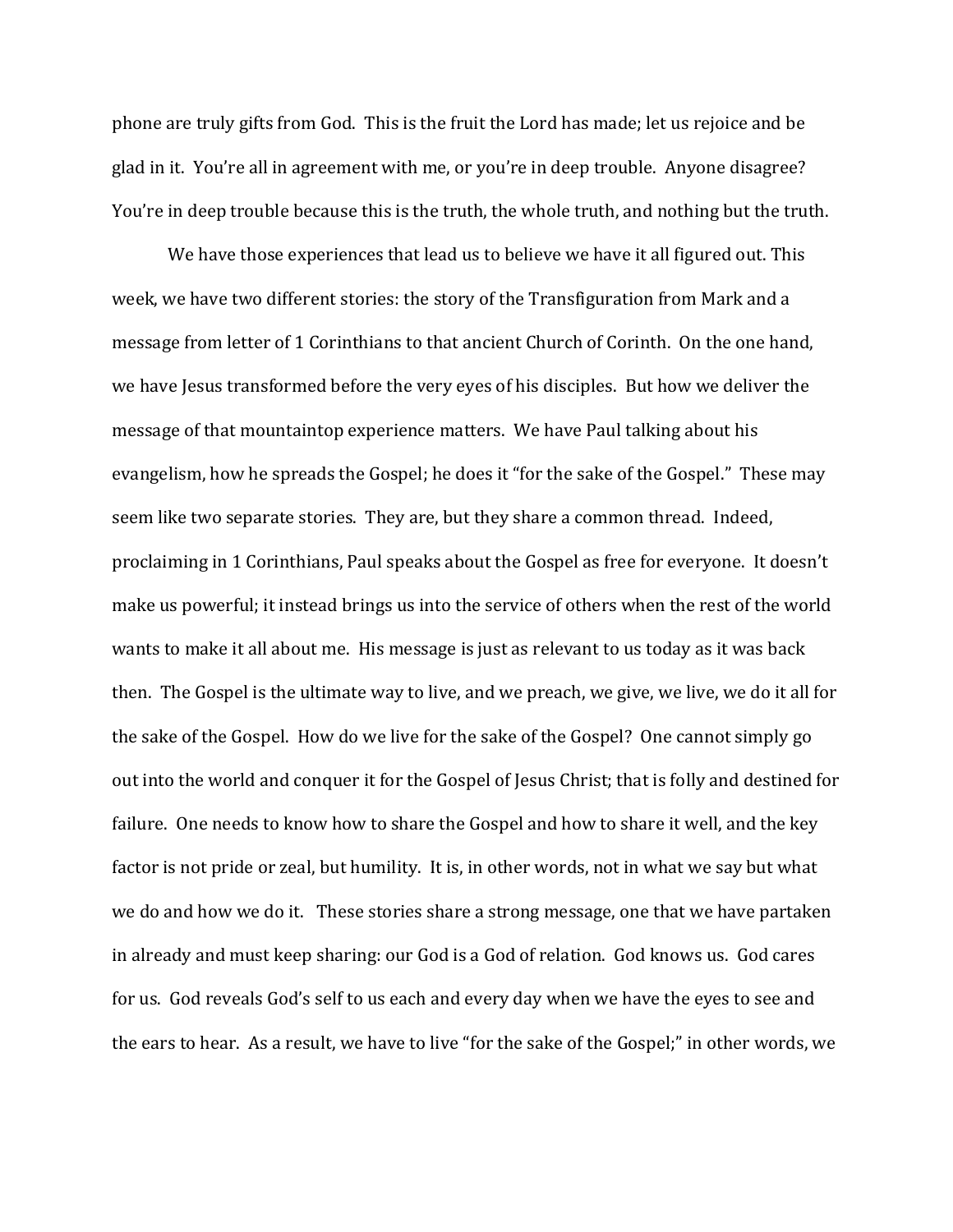return the favor. Let us look to this mountain top experience and Paul's message, see a life lived for the sake of the Gospel, and realize what we can do to live in that eternal example.

In that first passage, we have Mark's version of the Transfiguration. Jesus goes with John, Peter and John to the top of a mountain, and then, so to speak, all heaven breaks loose. They stand there and see Jesus Transformed, clothed in white and standing with the two of the most important figures in all of Jewish life. This is clearly one of the biggest meetings in all of history. The disciples are left dumbstruck; they have no idea what to say, so Peter somehow babbles something about making three dwellings for them. Then a cloud from the sky announces with seemingly the voice of God, "This is my son, the Beloved; listen to him!" And then it all goes away, and Jesus is his normal self among them.

This was surely one for the disciples. Everything, literally everything, changed before their very eyes; the veil between our world and the divine dropped away for an instant, and the disciples got a peek of the fully glorified Jesus Christ. Have you ever had a "mountaintop experience?" When we have a mountaintop experience, the world seems to change before our eyes, and nothing is the same anymore. We are often humbled, but that humility can quickly turn into zeal. Zeal leads us to do whatever it takes to share the truth of what we learned from that experience. That zeal can move into how we see the Gospel, as something to impress upon others so that they can share in the joy that we have. But this story is about Jesus showing glory from his humility on that mountain. He appeared to three disciples, not the crowds of thousands. Zeal for God's ways can easily become toxic and off-putting; that is where Paul comes in to share his message about evangelism.

Paul in this passage is explaining what it means to be an evangelist. It's not a tactic but a lifestyle. What does it mean to spread the Gospel? To him, it is a privilege and a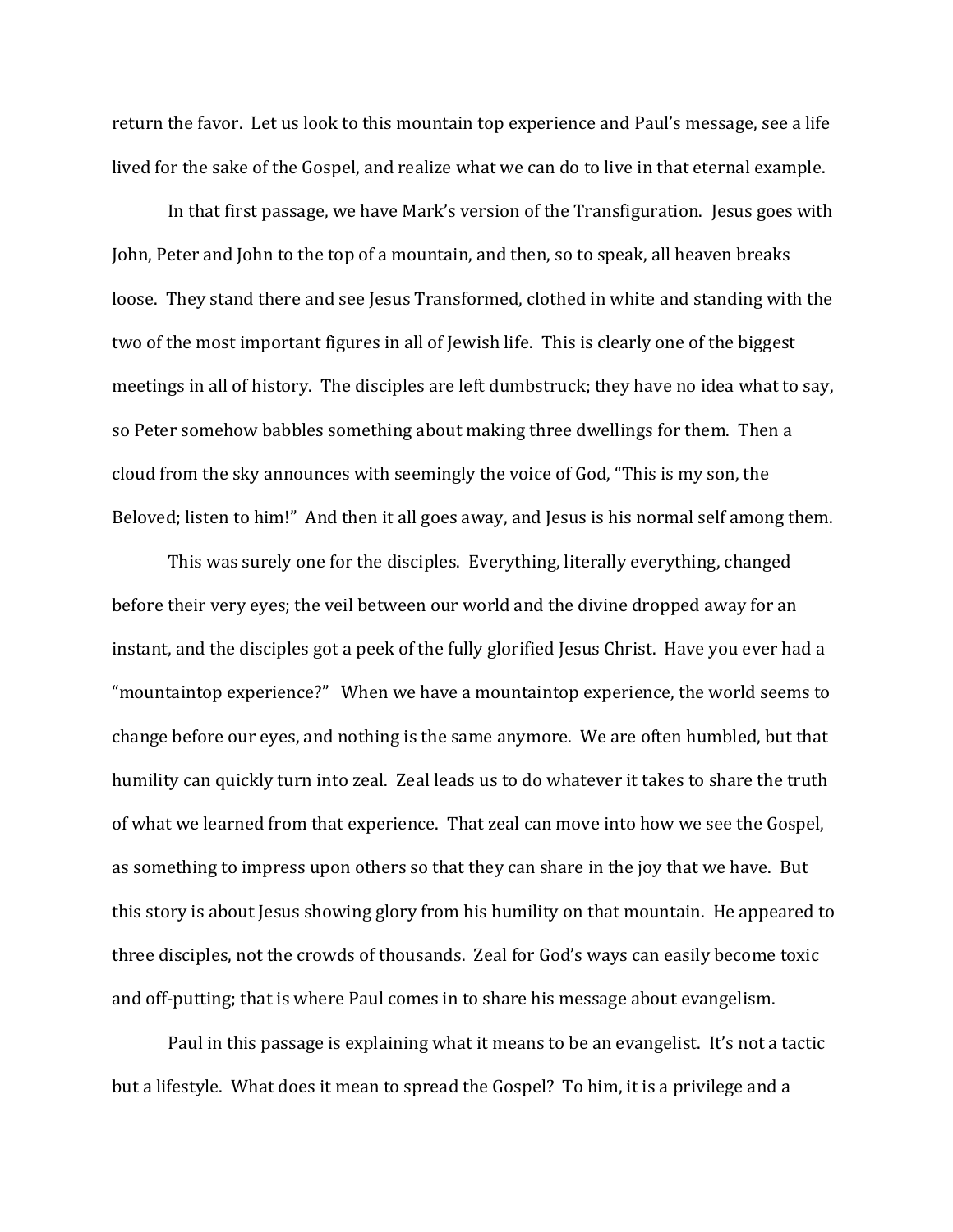responsibility. Frank Crouch from workingpreacher.org provides an excellent commentary on Paul's statements. This Corinthian church needed to hear what it means to live this Christian life, and it's not about the privileged position of being able to attend worship services. That fact doesn't mean a lot in the grand scheme, for we have taken the choice to follow Christ, and that means a new lifestyle and new mission. This new way has taken over, and that means, in Paul's estimation, "an obligation has been weighed on me…I am trusted with a commission." This Christian life means that the Gospel is not a choice but a privilege and responsibility that cannot be taken away. We are called to spread the Gospel, the message that God has come to this world as a human being, and nothing is the same. All can become children of God with the power of freedom and grace from new life. What does this mean to how we spread this awesome Gospel? It's all in the presentation.

Put simply, Paul stresses evangelism means we meet the other person on their own terms, not ours. The strongest part of this passage explains what the Gospel life means in verse 19 through verse 23. Paul describes the person who lives for the Gospel: "For though I am free with respect to all, I have made myself a slave to all that I might win more of them." Did Paul always live up to this lofty ideal? Not always, but it is the standard to which we should strive. It seems to be wimpy and weak, but it is the harder and more fruitful way. The Gospel has been made a tool for conquest; "Go and win the masses for Christ!" "Take the banana and make sure they eat it!" But that is faulty; it makes the carrier of the Gospel to be burley and powerful. Nothing lasting was accomplished by conquest, not to mention with the Gospel. That is not the way of the man who came to bring the Gospel in the first place, Jesus Christ. The Transfigured Christ appeared in glory from humility. The Gospel's servants should live humbly to spread its message.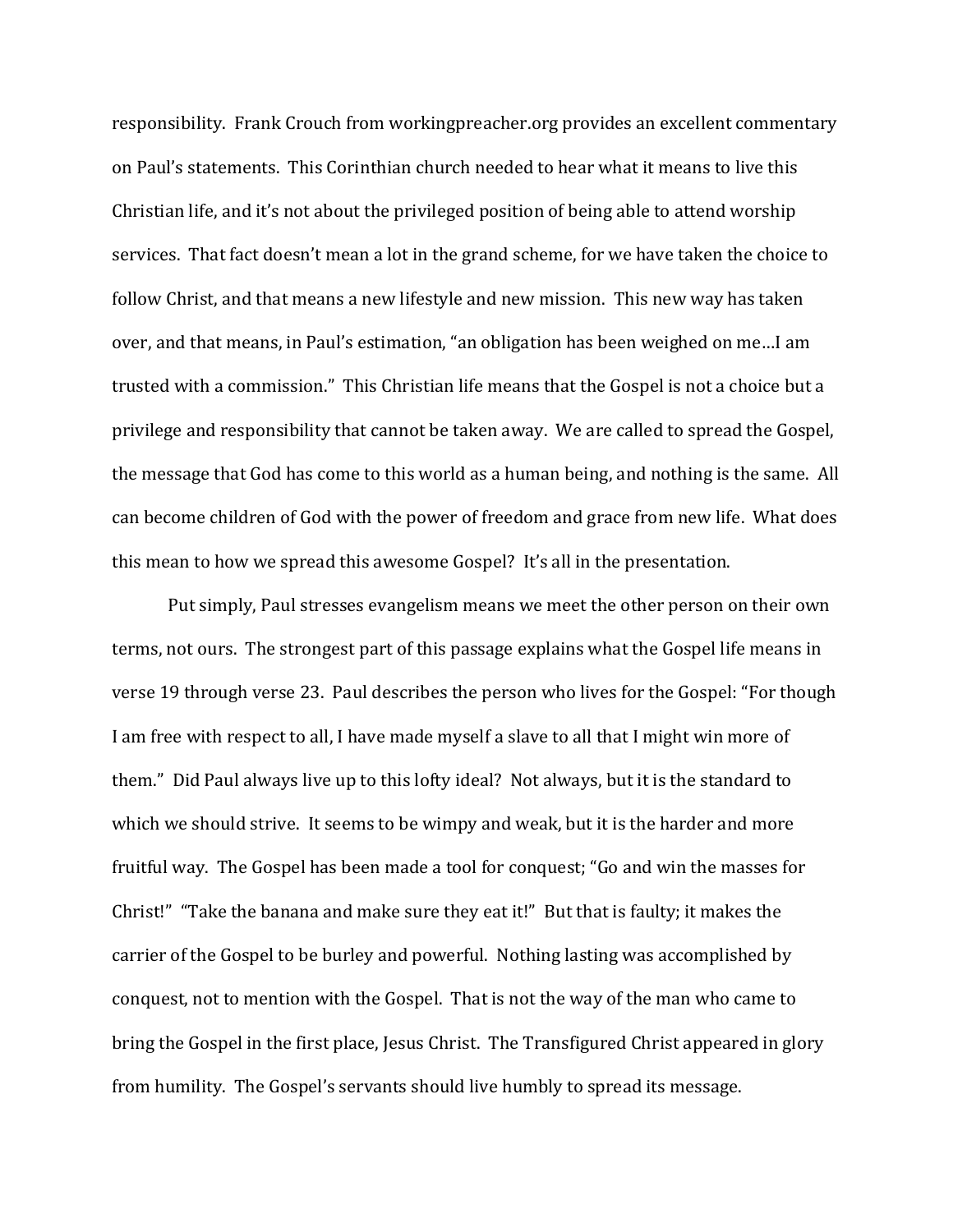But what is the nature of this Gospel? Is it something to be sheltered, to be held like a newborn child, protected against all who disagree or don't understand it? Or is it more durable than that? It is all too easy to forget how the Gospel is to be cared for. It is to be protected, but not in the way that we might think. The Gospel is not something to be guarded from the masses, as if the word of someone who doesn't believe in it will destroy it forever. Trust me, the Gospel has a skin of Teflon with a heart of eternal power. For thousands of years, those who didn't understand it have tried to invalidate it but to no avail. Paul advocates a different way, a way of offering this message freely and openly. As Paul says, "What than is my reward? Just this: that in my proclamation I may make the Gospel free of charge, so as not to make full use of my rights in the Gospel." This is another path of humility and openness. Unlike those other ideas, Paul's point is that the Gospel is to be spread like seed in planting season, a very apt metaphor. When we plant, one does not protect the seed from the soil. When we keep the seed to ourselves, there is no growth to be nurtured. One instead prepares the soil to receive the seed. In other words, as spreaders of the seed of the Gospel, we need to prepare others for receiving that seed with our humble kindness. Indeed, the way we are called to protect the Gospel is to protect how it is presented, not in the receiving, for if we do not, it shuts others off to the message.

Let me give you a poignant example. The last Friday in January, Catherine and I went to see one of my favorite authors and scientists, Neil deGrasse Tyson, speak in Denver. As we walked to the auditorium, there was a woman outside holding up a bible and preaching. I couldn't tell what she was preaching. She was speaking a lot of words without a clear message. She wasn't speaking to anyone in particular; she was just preaching while many people walked by her. I have no doubt that she had good intentions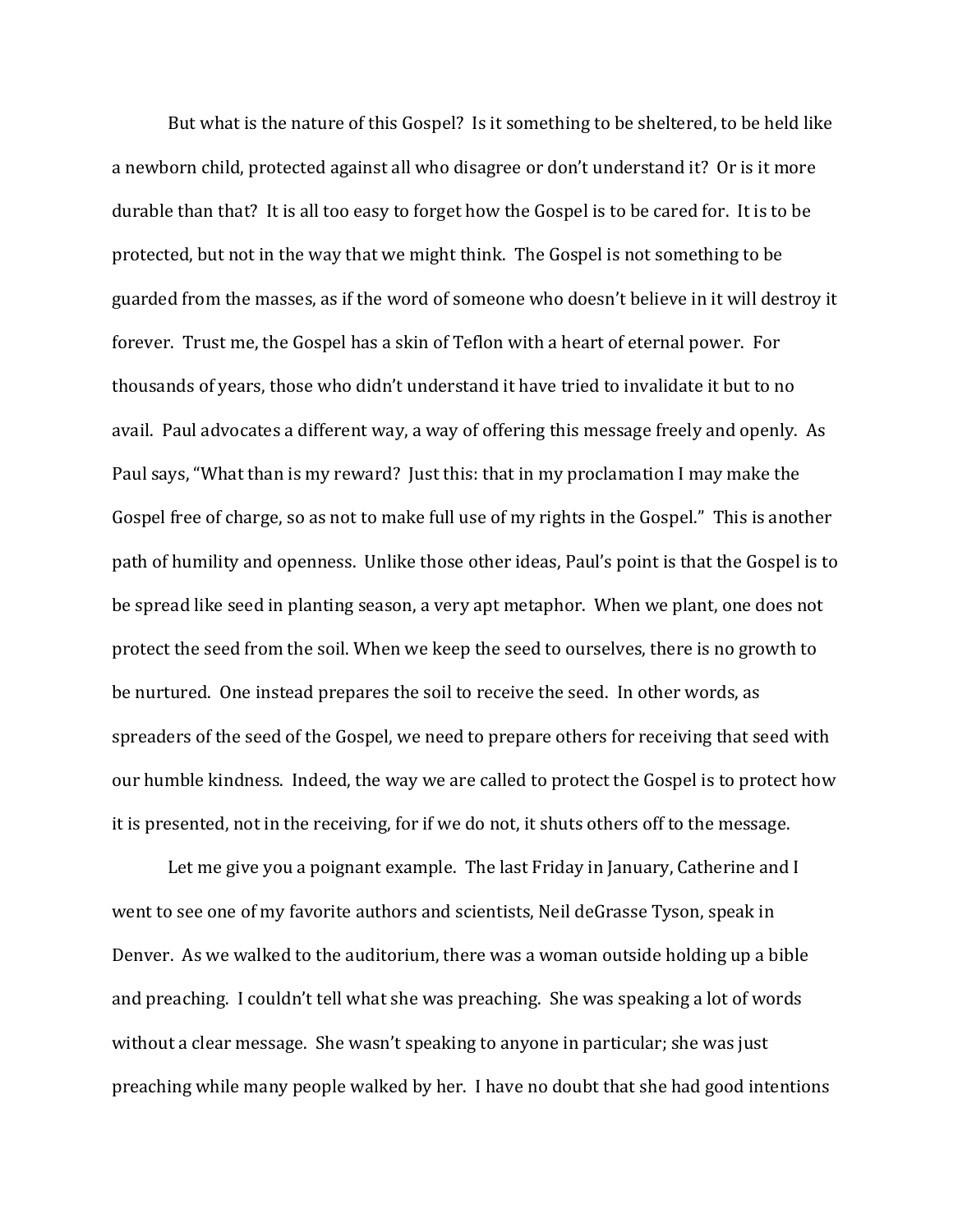in that act, but as people of the Gospel, we have to live by more than good intentions. I was saddened by this display because this is not preaching for the sake of the Gospel. She was speaking at people, not working with people. This was preaching for its own sake. Indeed, to be a Christian is to feel great zeal for the Gospel. However, the Gospel can be used as a weapon, and I felt really saddened that this was the image she was taught of faithfulness. I looked at the response she was getting, and it was none at all. I knew that the only emotion people would feel as they passed her way would be of feeling repulsed, not invited. Against Paul's explicit direction, she was speaking from a place of power, not of trying to relate with the people. This, and, indeed, any demonstration of the Gospel from street corners or going where the preacher was not invited is not going to create more zeal for the Gospel; it will create brokenness, separation, and shuts off from the message. It will not invite transformation; it will invite walls, and Jesus Christ cannot come in.

As Paul says "I have made myself a slave to all." A better word more relevant to our ears would be "servant" or "employee." We become servants to those around us to best exemplify the Gospel, for the sake of the Gospel. Think about what that means for us today. In today's world, the service industry requires that customer service is number one. You treat customers well, and that builds trust. A good employee doesn't go around telling people what to think or what to do. An employee in a clothing store doesn't go up to someone who picked up a garment and say, "Wow…that's really ugly. You really need my help to get back on the right track." How many sales is that way of acting going to make? Would you listen? Instead, a good employee can offer his or her opinion when it is asked for, and she or he can offer those they serve whatever they request in order to find what they ask for. A good employee never tells someone where they think they are going wrong;